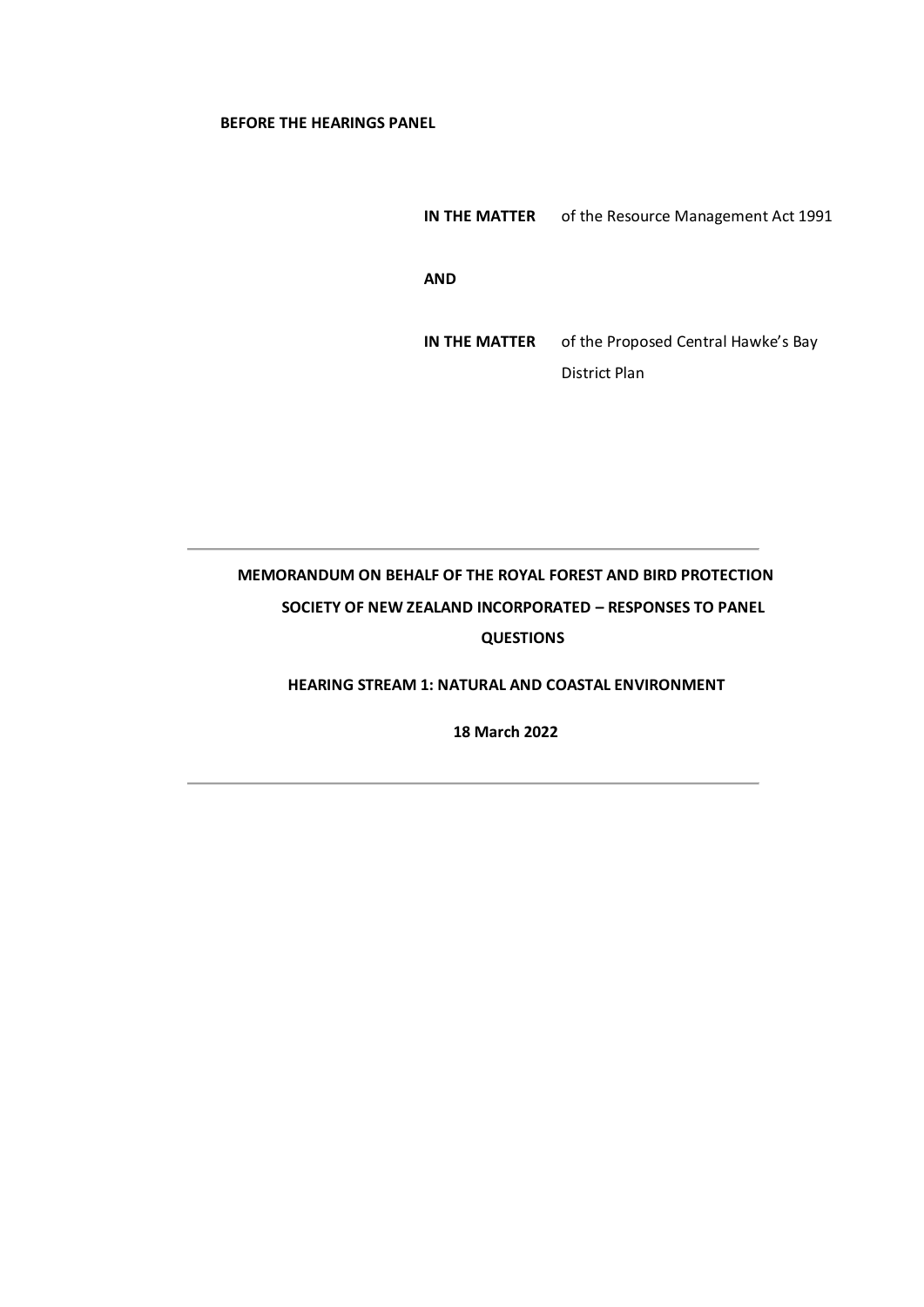### **MEMORANDUM RESPONDING TO COMMISSIONERS' QUESTIONS**

1. At the hearing on 15 March 2022 Forest & Bird was given the opportunity to provide written responses to questions from the Commissioners. These questions and responses are set out below. Forest & Bird provides further clarification on its position on Policy NFL-P5.

*Question 1 (addressed to Tom Kay): Forest & Bird's further submission says that "Forest & Bird is concerned that a number of amendments sought [by Transpower] go beyond the NPS ET and would result in the loss and degradation of indigenous biodiversity. That the amendments sought fail to give effect to the NZCPS and NPSFM." Can Forest & Bird clarify what these amendments are?*

- 2. Transpower have sought new or amended provisions to bring in the "seek to avoid" approach from the NPSET. Forest & Bird is concerned that the wording proposed for a standalone provision, or that may be used for amendments within existing provisions, to address Transpower's submission would apply this approach more broadly than stated in the NPSET. For example, the NPSET does not specify that approach should be used for significant indigenous biodiversity under s6(c) of the RMA, or that it would override the directives to avoid effects and avoid significant effects in the coastal environment set out in Policies 11, 13 and 15 of the NZCPS.
- 3. Amendments sought would also limit consideration of adverse effects to scheduled SNAs. The obligation in s 6(c) of the RMA is not limited to scheduled SNAs. Therefore, Forest & Bird's position is that any adverse effects generated from national grid development (new or major upgrades) must extend to all areas that meet the significance criteria.

# *Question 2 (addressed to Tom Kay): Can Forest & Bird expand on why they oppose Federated Farmers amendments? i.e. beyond "The amendments and decisions sought would result in continued loss of indigenous biodiversity in Hawke's Bay, would not give effect to the RPS, NZCPS and NPSFM or would not achieve the purpose of the RMA."*

- 4. Forest & Bird has a broad submission in opposition to the Federated Farmers submission as its interest often overlap with (and contradict) those of Federated Farmers. This broad submission enables Forest & Bird to continue to participate in the plan development process should provisions change.
- 5. Forest & Bird has provided an example of this in speaking notes in relation to the s42A report's recommendation to address Federated Farmers submission on ECO-P2 (where the officer recommended the policy provide for "limited trimming and clearance..."). Another example is in relation to CE-O2 (where the officer has recommended recognising 'rural character'). In both instances it is outlined, in speaking notes, why we consider these to be inconsistent with the overarching legislation (RMA, NZCPS, etc). We consider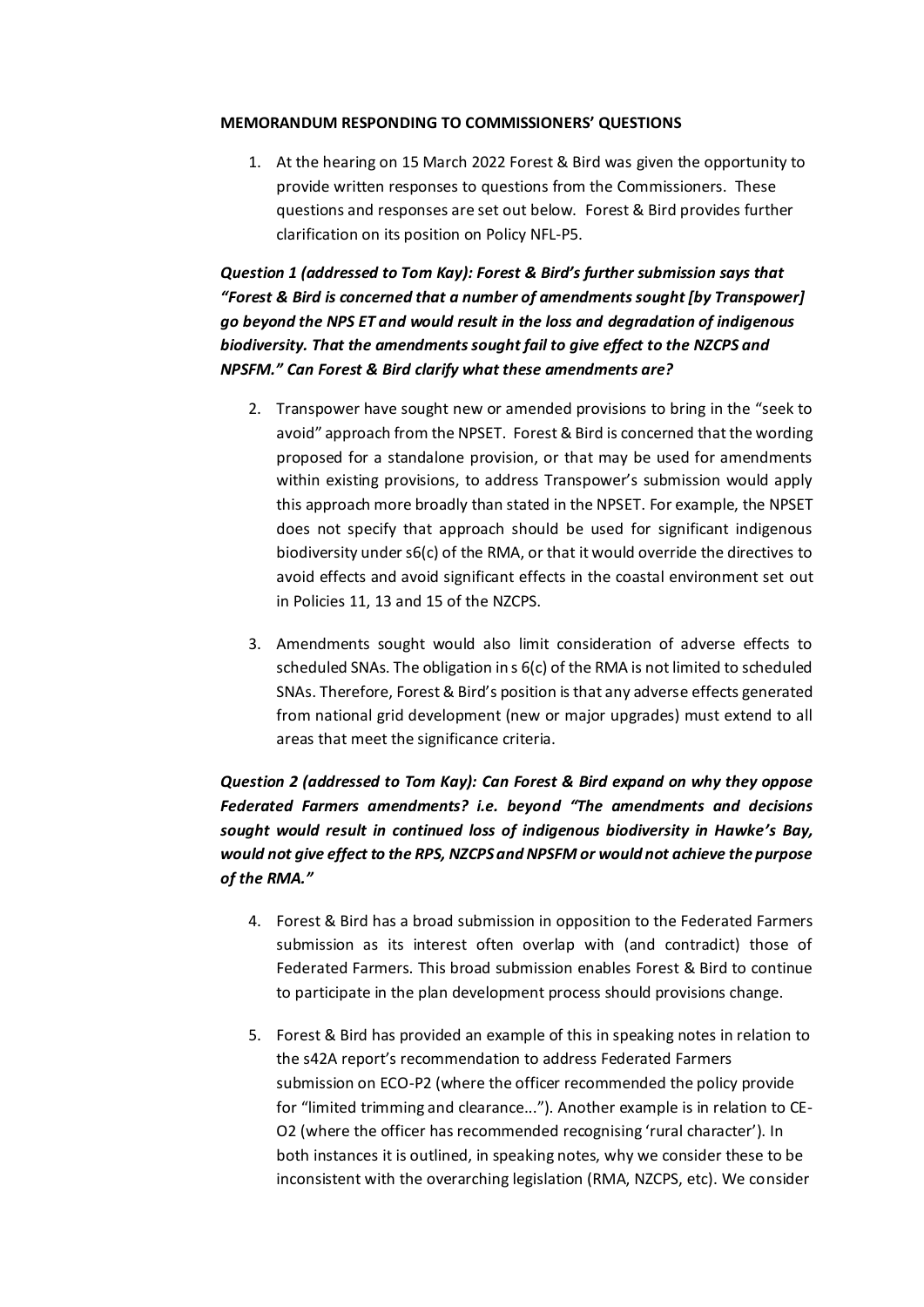similar rationale to that put forward for these examples can generally be applied to other provisions where we have opposed Federated Farmers' proposed amendments.

6. In other cases, the s42A officer has agreed with Forest & Bird that amendments sought would not be consistent with the overarching legislation (RMA s6, NZCPS, etc). For example, in relation to Federated Farmers submissions on identification criteria for and protection of SNAs, including S121.018, S121.019, S121.252, S121.021. In these cases, the position in Forest & Bird's further submission is legitimised by the view of the s42A officer, and as Forest & Bird agrees with the officer there is no need to expand on these points further.

# *Question 3 (addressed to counsel): At paragraph 41 of the legal submissions on behalf of Forest & Bird it is noted that the District Plan must not be inconsistent with the Regional Plan. Were there any specific provisions in the Regional Plan this relates to?*

7. Paragraph 41 of the legal submissions on behalf of Forest & Bird state:

While the NPSFM does not address outstanding natural character, features, and landscapes per se, it is nevertheless applicable. The NPSFM articulates matters of national significance that are relevant to achieving the purpose of the RMA in relation to freshwater management. While freshwater management is largely a regional council function under s 30(1), district plans must not be inconsistent with regional plans or any matter specified in s 30(1).

8. Provisions under the Hawke's Regional Resource Management Plan bearing some relevance can be found in chapter 5.9 "Tukituki River Catchment". The whole chapter is not provided however key objectives are set out as follows:

# **5.9.1 FRESH WATER OBJECTIVES**

- **OBJ TT1** To sustainably manage the use and development of land, the discharge of contaminants including nutrients, and the taking, using, damming, or diverting of freshwater in the Tukituki River catchment so that:
	- (a) Groundwater levels, river flows, lake and wetland levels and water quality maintain or enhance the habitat and health of aquatic ecosystems, macroinvertebrates, native fish and trout;
	- (b) Water quality enables safe contact recreation and food gathering; (ba) Water quality and quantity enables safe and reliable human drinking water supplies;
	- (c) The frequency and duration of excessive periphyton growths that adversely affect recreational and cultural uses and amenity are reduced;
	- (d) The significant values of wetlands are protected;
	- (e) The mauri of surface water bodies and groundwater is recognised and adverse effects on aspects of water quality and quantity that contribute to healthy mauri are avoided, remedied or mitigated; and
	- (f) The taking and use of water for primary production and the processing of beverages, food and fibre is provided for.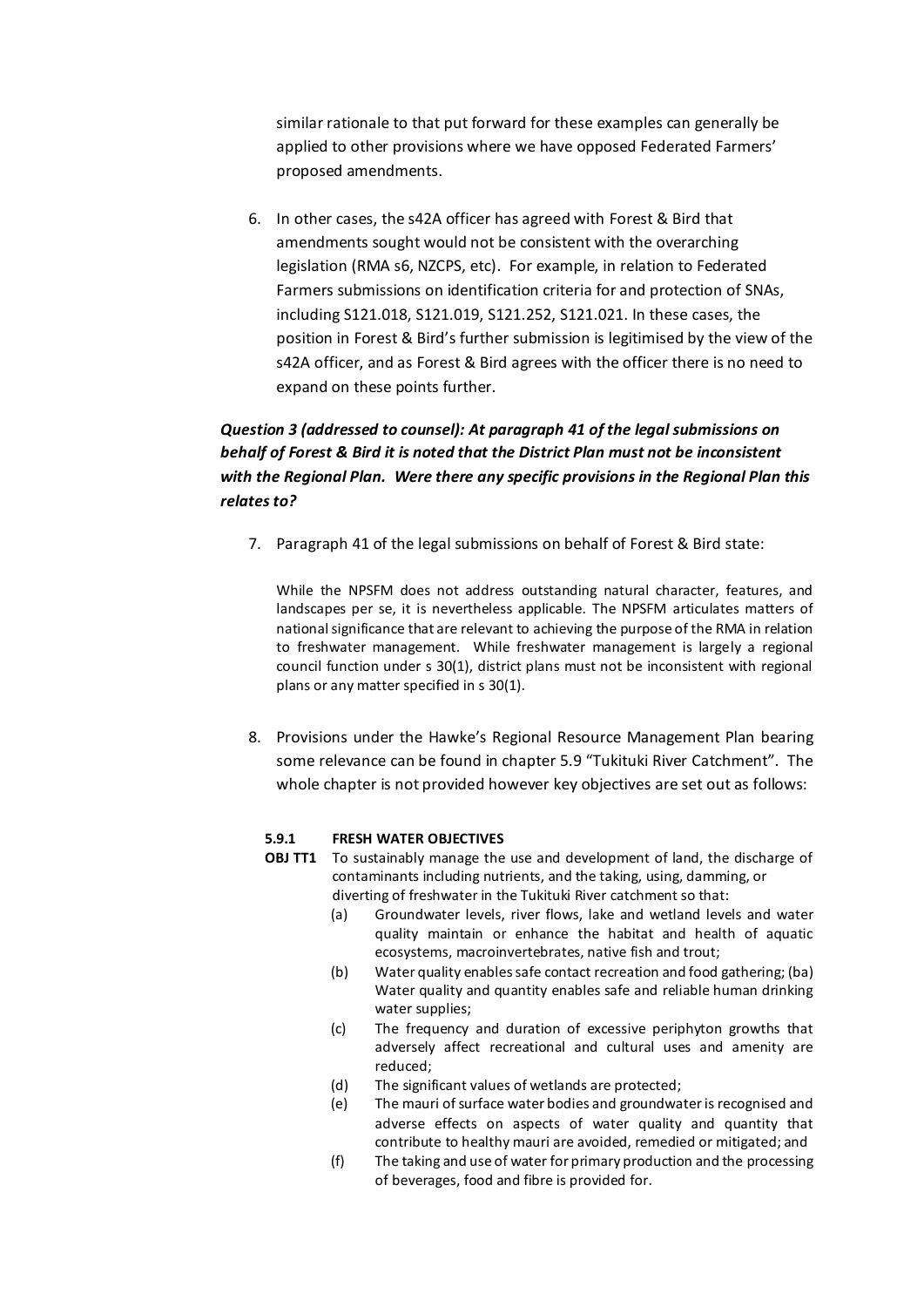**OBJ TT2** Where the quality of fresh water has been degraded by human activities to such an extent that Objective TT1 is not being achieved, water quality shall not be allowed to degrade further and it shall be improved progressively over time so that OBJ TT1 is achieved by 2030.

**OBJ TT4** To manage the abstraction of surface water and groundwater within a minimum flow regime and allocation limits that achieve OBJ TT1 while recognising that existing takes support significant investment.

**OBJ TT4A** To recognise that industry good practice for land and water management can assist with achieving Objectives TT1, TT2 and TT4.

- **OBJ TT5** Subject to Objectives TT1, TT2 and TT4, to enable the development of onfarm storage and Community Irrigation Schemes that improve and maximise the efficient allocation and efficient use of water
- 9. However as noted in legal submissions, the Hawke's Bay Regional Policy Statement and Regional Resource Management Plan predate the National Policy Statement for Freshwater Management (NSPFM 2020) and therefore do not provide complete coverage.<sup>1</sup> The Panel's focus should therefore be on the NPSFM 2020.
- 10. The NSPFM 2020 also directs regional councils to include specific objectives and policies in their regional plans without using the process in Schedule 1 of the RMA.<sup>2</sup> The Hawke's Bay Regional Council has done so, and the relevant provisions that have been inserted in the Hawke's Bay Regional Resource Management Plan are set out below:

#### **OBJ 37A Fish passage**

The passage of fish is maintained, or is improved, by instream structures, except where it is desirable to prevent the passage of some fish species in order to protect desired fish species, their life stages, or their habitats.

#### **POL 66B Loss of river extent and values**

The loss of river extent and values is avoided, unless the council is satisfied:

- (a) that there is a functional need for the activity in that location; and
- (b) the effects of the activity are managed by applying the effects management hierarchy.
- 11. "Functional need" is defined in the NPSFM 2020 to mean "the need for a proposal or activity to traverse, locate or operate in a particular environment because the activity can only occur in that environment."<sup>3</sup>
- 12. Both Obj 37A and Pol 66B would apply to all activities that impede fish passage or may adversely affect the extent and the values of rivers, including water storage facilities.

<sup>&</sup>lt;sup>1</sup> Forest & Bird Legal Submissions at [36]-[37]. Also acknowledged in the Opening Legal Submissions for Central Hawke's Bay District Council Dated 9 March 2022 at [33].

<sup>&</sup>lt;sup>2</sup> NSPFM 2020 clause 1.7, per s 55(2A) of the Resource Management Act 1991.

<sup>3</sup> NPSFM 2020, clause 3.21.